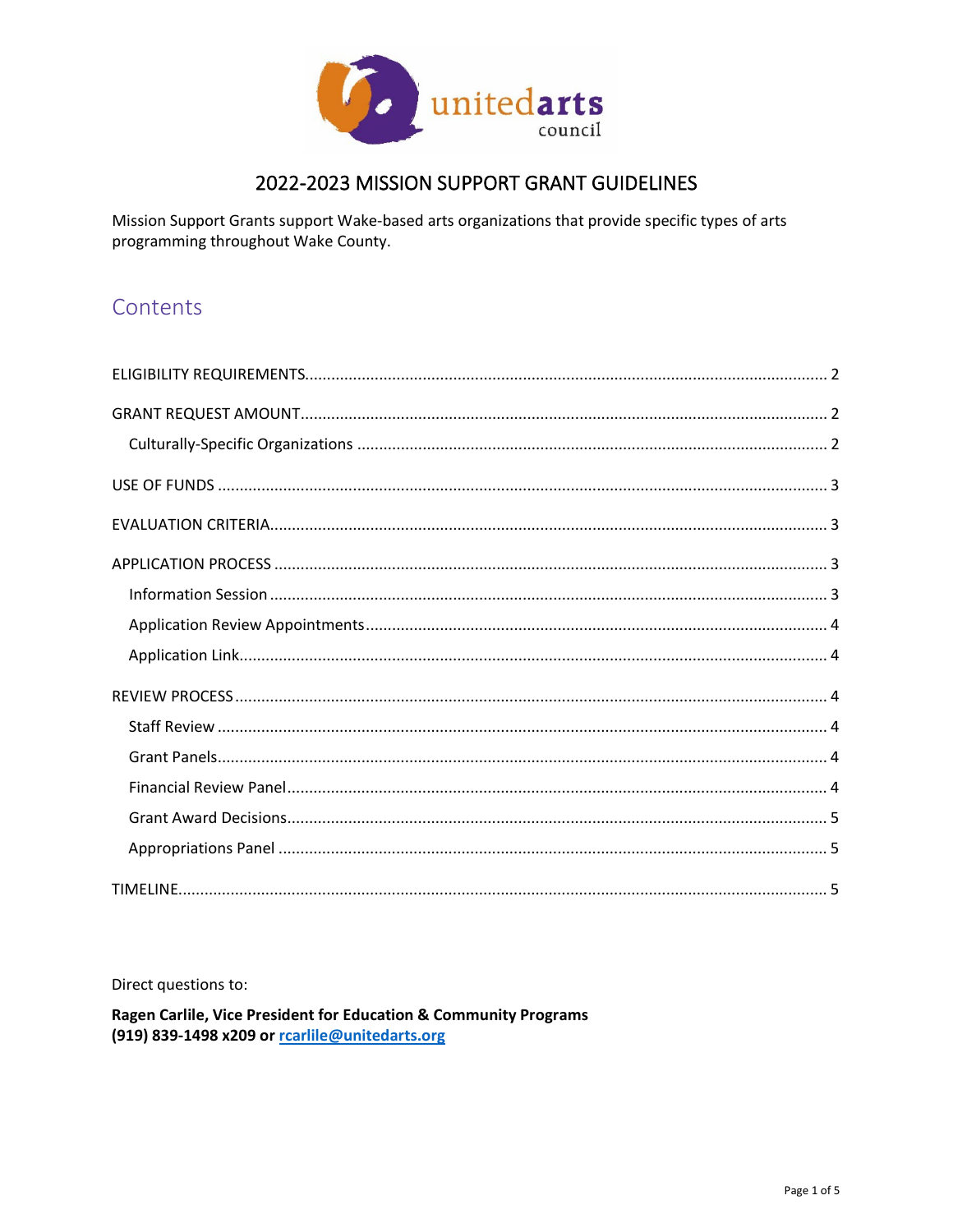# <span id="page-1-0"></span>ELIGIBILITY REQUIREMENTS

To be eligible for Mission Support Grant funding, applicants must meet all of these primary eligibility criteria:

- have a primary mission to directly produce, present, or support arts programs;
- be a non-profit arts/cultural organization with 501(c)(3) state and federal tax-exempt status;
- be based and operate most of its programs in Wake County;
- be in Good Standing as defined in [General Grant Policies;](https://unitedarts.org/grants/programming-grant-guidelines/general-grant-policies/)
- maintain a board of directors which meets at least quarterly;
- have fundraising and administrative expenses that did not exceed 25% of total cash revenue according to the most recently audited/reviewed fiscal year; and
- have nondiscrimination, conflict of interest, and accessibility policies.

In addition, eligible organizations must meet at least one of the following secondary criteria:

- have arts programs specifically designed for youth
- have arts programs that take place in Apex, Cary, Fuquay-Varina, Garner, Holly Springs, Knightdale, Morrisville, Rolesville, Wake Forest, Wendell, or Zebulon
- are a culturally specific organization as defined by mission and leadership
- have had 501c3 status for less than eight years
- are primarily an arts service organization

The following organizations are not eligible to apply:

- Organizations that receive direct allocations from the State of North Carolina in Session Law
- Organizations with budgets that exceeded \$2M in the most recently completed fiscal year

# <span id="page-1-1"></span>GRANT REQUEST AMOUNT

- Eligible organizations may request 10% of annual operating expenses of most recently completed fiscal year.
- Eligible culturally-specific organizations, as defined below, may request 20% of annual operating expenses of most recently completed fiscal year.
- Maximum grant request: \$20,000

#### <span id="page-1-2"></span>Culturally-Specific Organizations

Culturally-Specific will be defined as organizations with specific missions to promote, preserve or enhance the identity and character of one of the following specific cultures: African American, Hispanic/Latinx, Asian American, or Native American. Culturally-specific nonprofit organizations are not designated based on their audiences, customers, or clientele. To qualify as culturally-specific, the leadership of the organization must demographically represent the specific culture identified.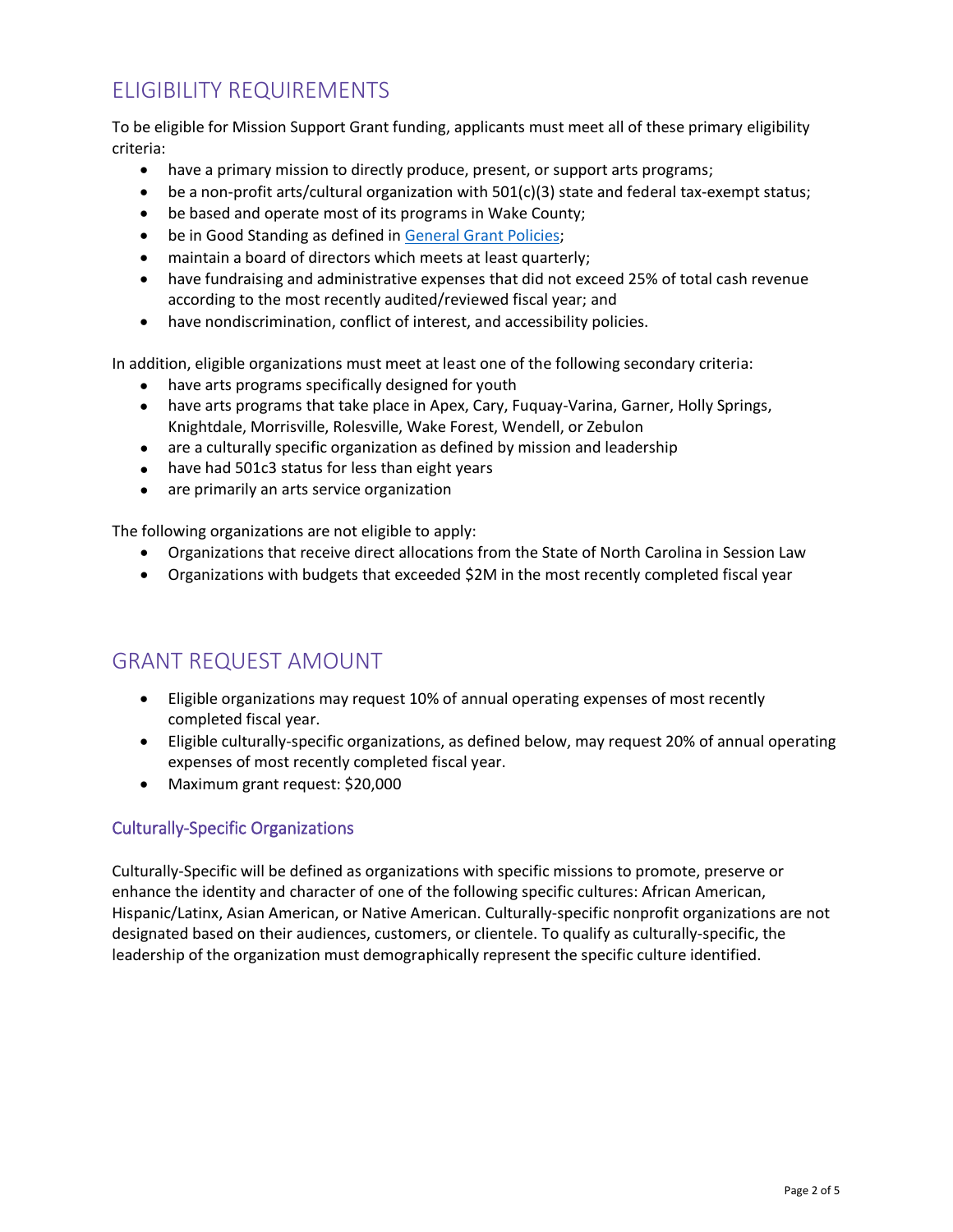### <span id="page-2-0"></span>USE OF FUNDS

Grant funds can be used for the following expenses incurred July 1, 2022 – June 30, 2023:

- Programming expenses
- General operating expenses
- Administration expenses

Grant funds cannot be used for:

- Deficit reduction
- Contributions to cash reserves and/or endowment funds
- Loan repayments, interest and/or penalties, fines or litigation costs
- Fundraising events and activities
- Food or beverage for hospitality or entertainment functions
- Private events closed to the general public and activities restricted to an organization's membership
- Lobbying expenses
- Tuition for academic study
- Programs in the following areas: acrobatics, aerobic dance, art therapy, beauty pageants, clowning, comedy, cosmetology, face painting, fashion shows, gemology, juggling, karaoke, magic shows, martial arts, mineralogy, modeling, nature presentations, pageants, quiz bowl presentations, talent shows
- Scholarships and awards for use outside the applicant's programming
- Projects of a religious nature designed to promote or inhibit religious belief and/or practice and which have no basic underlying secular theme or topics
- Competition prizes

### <span id="page-2-1"></span>EVALUATION CRITERIA

Each application will be evaluated and scored according to the following criteria:

- Artistic Merit 35%
- Community Value 35%
- Organizational Management 10%
- Financial Management 10%
- Compliance 10%

### <span id="page-2-2"></span>APPLICATION PROCESS

#### <span id="page-2-3"></span>Information Session

<span id="page-2-4"></span>A virtual information session will be held Thursday, March 24, 2022 at 10:30 am via Zoom. The session will include information about the updated guidelines/application and time for questions. Register for the session at [https://form.jotform.com/210466673325153.](https://form.jotform.com/210466673325153) Details about joining meeting will be emailed to those registered the day before the session. This session will be recorded and made available to eligible applicants.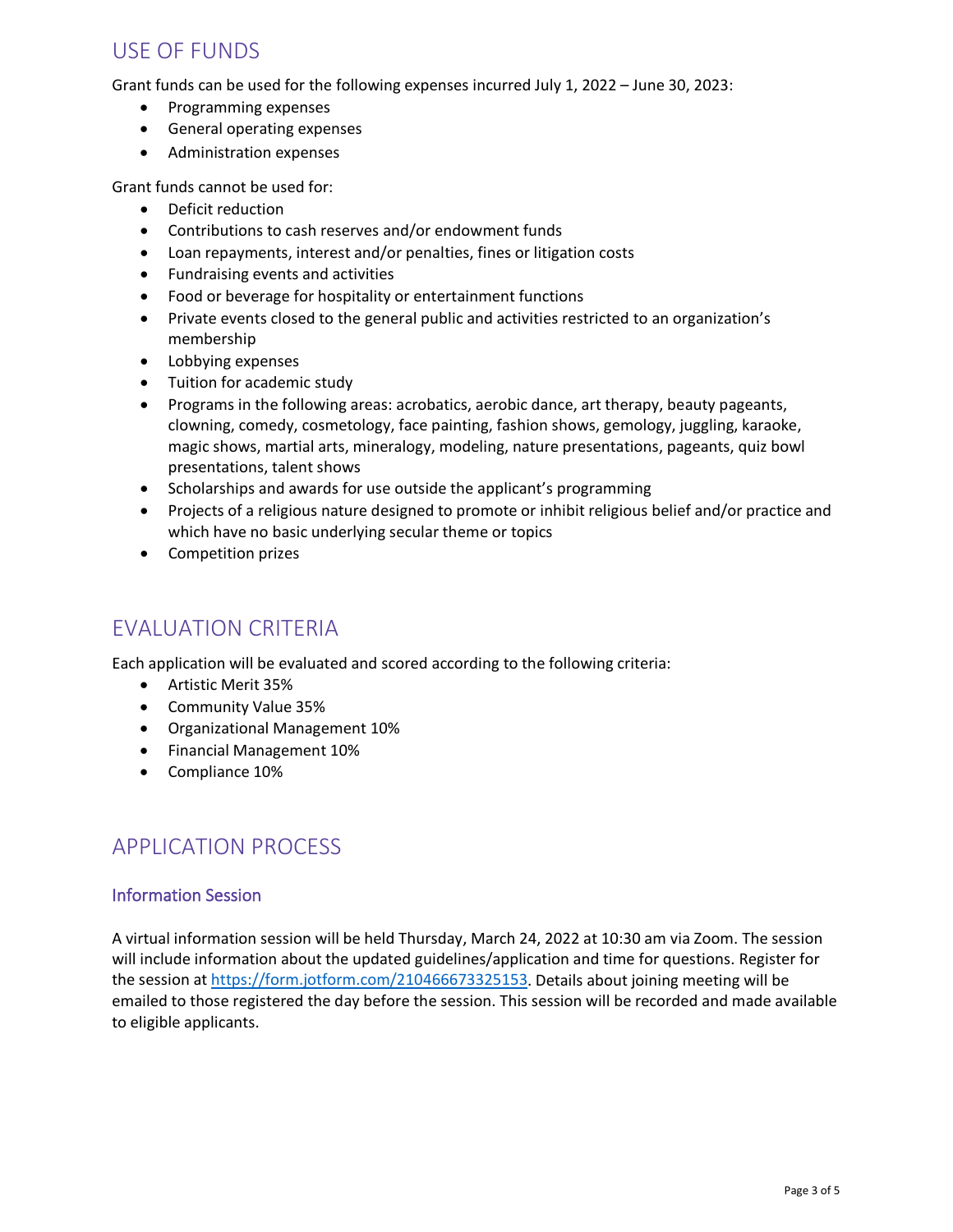### Application Review Appointments

United Arts staff is available for individual applicant appointments to review drafts of application materials and to provide feedback. Phone appointments are available April 11-22, 2022. Please use this link to schedule a phone appointment: [https://calendly.com/rcarlile-1/feedback-on-draft-of-grant](https://calendly.com/rcarlile-1/feedback-on-draft-of-grant-application)[application](https://calendly.com/rcarlile-1/feedback-on-draft-of-grant-application)

To give staff time to review draft proposals appropriately, applicants must submit draft materials via email at least two working days before the appointment.

### <span id="page-3-0"></span>Application Link

Link to online application: [https://unitedarts.submittable.com/submit/f9690d9e-ae39-43fe-8271-](https://unitedarts.submittable.com/submit/f9690d9e-ae39-43fe-8271-6e64153d5a6b/2022-23-mission-support-grant-application) [6e64153d5a6b/2022-23-mission-support-grant-application](https://unitedarts.submittable.com/submit/f9690d9e-ae39-43fe-8271-6e64153d5a6b/2022-23-mission-support-grant-application)

Deadline: Monday, May 2, 2022 before midnight

## <span id="page-3-1"></span>REVIEW PROCESS

#### <span id="page-3-2"></span>Staff Review

Applications are first reviewed by United Arts staff to confirm eligibility and for completeness. Only complete applications are forwarded to grant panel members for review. Staff does not score applications during the review or vote during appropriations.

#### <span id="page-3-3"></span>Grant Panels

Each grant application will be carefully reviewed and scored by a panel of volunteers. Grant panels are organized based on applicants' budget size and applications are evaluated based on established criteria.

Panels are composed of artists, arts professionals, and community members from a variety of disciplines and nonprofit/business expertise who reflect the diversity of the region. Each panel is chaired by a United Arts board member and facilitated by United Arts staff.

Applicants who have had their 501c3 nonprofit status for less than eight years will be reviewed by United Arts staff who will then make funding recommendations to the United Arts Board of Directors.

#### <span id="page-3-4"></span>Financial Review Panel

The finance review panel is responsible for evaluating the financial management of each applicant. To determine this, the finance review panel will review audits/internal financial reviews and IRS Form 990 of each applicant to evaluate the following:

- If organization is running a deficit
- If deficit explanation is sufficient
- If fundraising and administrative costs are within limits
- <span id="page-3-5"></span>• The financial stability of the organization